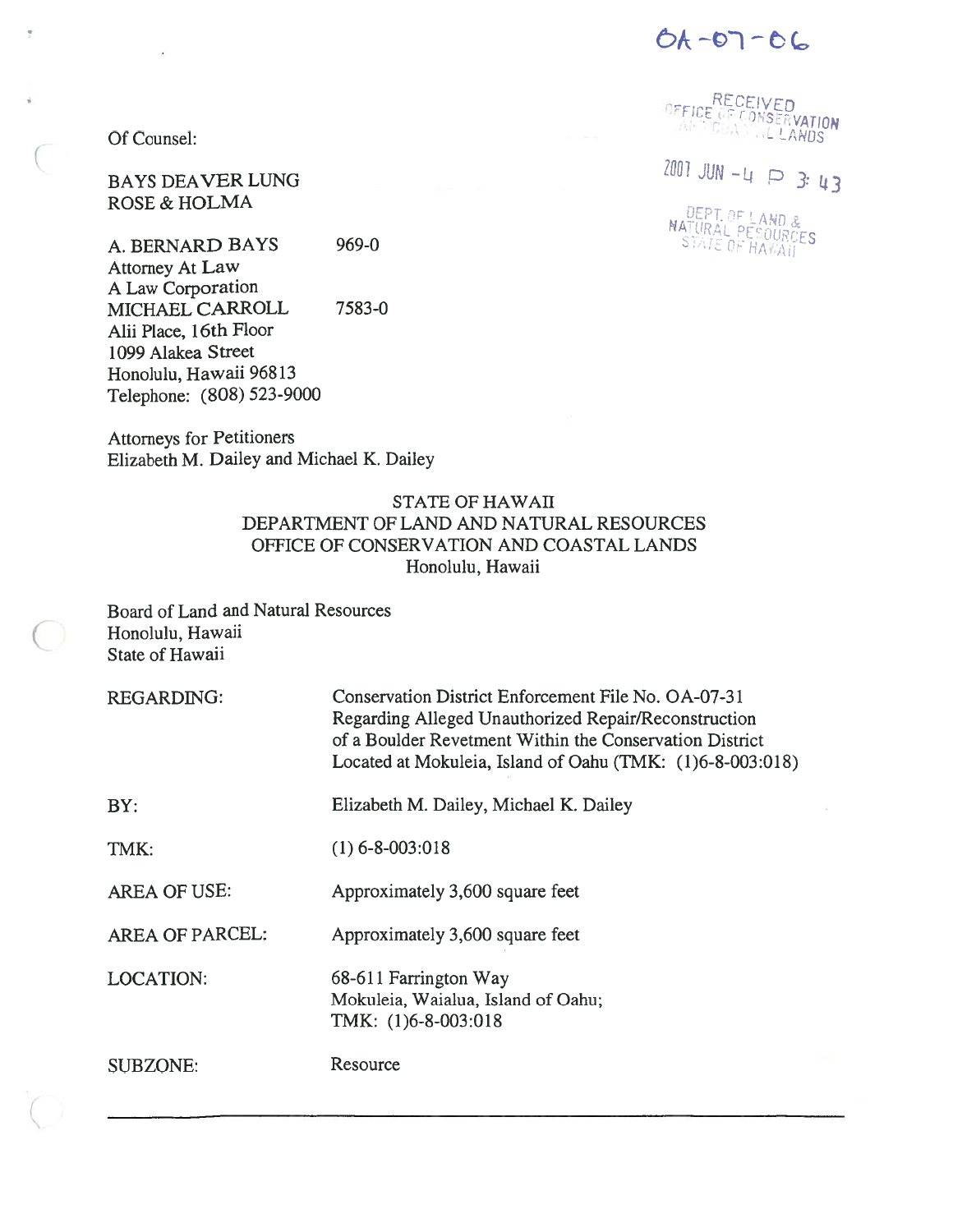## PETITION FOR CONTESTED CASE HEARING

- 1. Name: Elizabeth M. Dailey, Michael K. Dailey Phone: c/o Bays Deaver Lung Rose & Holma: 523-9000 Fax: C/o Bays Deaver Lung Rose & Holma: 533-4184 2. Address: c/o: Bays Deaver Lung Rose & Holma 1099 Alakea Street, 16<sup>th</sup> Floor Honolulu, HI 96813 Email Address: mcarroll@legalhawaii.com 3: Attorneys: A. Bernard Bays Michael C. Carroll Bays Deaver Lung Rose & Holma Phone: 523-9000 Fax: 533-4184 4. Address: Bays Deaver Lung Rose & Holma 1099 Alakea Street, 16<sup>th</sup> Floor Honolulu, HI 96813 Email Address: mcarroll@legalhawaii.com 5. Subject Matter: Conservation District Enforcement File No. OA-07-3 <sup>1</sup> Regarding Alleged Unauthorized Repair/Reconstruction of <sup>a</sup> Boulder Revetment Within the Conservation District Located at Mokuleia, Island of Oahu (TMK: (1)6-8-003:018)
- 6. Date of Public Hearing/Board Meeting:

May 25, 2007

7. Legal authority under which hearing, proceeding or action is being made:

Article XI, Section 1 of the Hawaii State Constitution, and in this specific case, Chapters 183C, Hawaii Revised Statutes, and Title 13-5 of the Administrative Rules.

8. Nature of your specific legal interest in the above matter, including tax map key of property affected:

> Elizabeth M. Dailey and Michael K. Dailey (collectively the "Daileys") own the subject property located at 68-611 Farrington Highway, Mokuleia, Waialua, Island of Oahu (TMK: (1) 6-8- 003:018, and are the respondent in the above referenced alleged violation matter, OA-07-3 1. Additionally, Elizabeth M. Dailey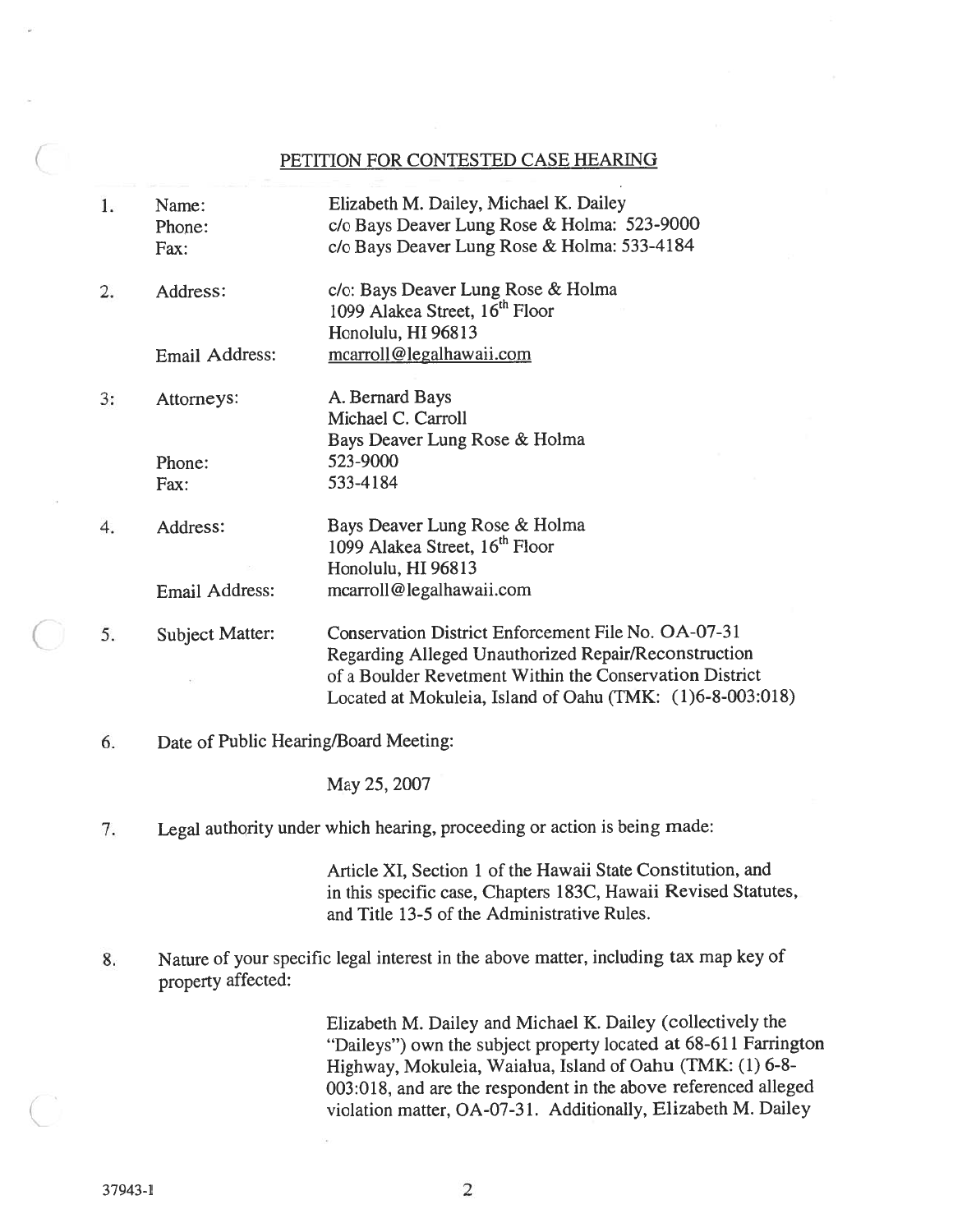resides at the house on the subject property and is adversely impacted by the Board's ruling by, among other things, potential loss of her home and property.

9. The specific disagreement, denial, or grievance with the above matter:

The Daileys disagree with and deny the Board of Land and Natural Resources' ruling at the Board of Land and Natural Resources, Land Board hearing conducted on May 25, 2007.

10. Outline of specific issues to be raised:

- A. Whether the Department of Land and Natural Resources has jurisdiction over the subject matter of the alleged violation.
- B. Whether the construction/repair of the shore protection structure constitutes an unauthorized land use.
- C. Whether the Board of Land and Natural Resources erred in denying the Daileys' reques<sup>t</sup> to dismiss the alleged violations.
- D. Whether the Board of Land and Natural Resources erred in denying the Daileys' reques<sup>t</sup> for <sup>a</sup> temporary variance or emergency permit.
- 11. Outline of basic facts:

This case arises out of the need to protect and maintain Mrs. Dailey's home, which she has lived in since 1965. Mrs. Dailey, who is <sup>87</sup> years old, has lived in the house on the subject property since 1965, raised her children in this home, and continues to live there. Shortly after the home was built, <sup>a</sup> rock revetment was constructed along the shoreline to protect the home from erosion. The revetment functioned properly for over thirty years without incident. During the 2004/2005 winter, as <sup>a</sup> result of erosion and the construction of the adjoining seawall at the Mokuleia Beach Colony, the existing revetment began to fail. Several of the boulders supporting the revetment became loose, and several coconut trees began to collapse. On January 14, 2005, DLNR staff initiated Enforcement File No. OA-05-38 as several of the rocks from the revetment had begun to collapse and were now on the beach. The Notice and Order noted that the rock revetment was "beginning to fail due to wave scour and presents <sup>a</sup> significant safety hazard to the public." OCCL further noted that it did not have any records of when the rock revetment was built, or whether a permit existed for the revetment.

On March 17, 2005, Michael C. Carroll, on behalf of the Daileys, met with OCCL staff to discuss the Notice and Order. At this meeting, OCCL staff requested that the Daileys survey the property and to see if there was any information as to the date the rock revetment was built, and whether <sup>a</sup> permit was issued for the structure. After this meeting, the Daileys reviewed all their persona<sup>l</sup> files regarding the home and were unable to locate any information as to when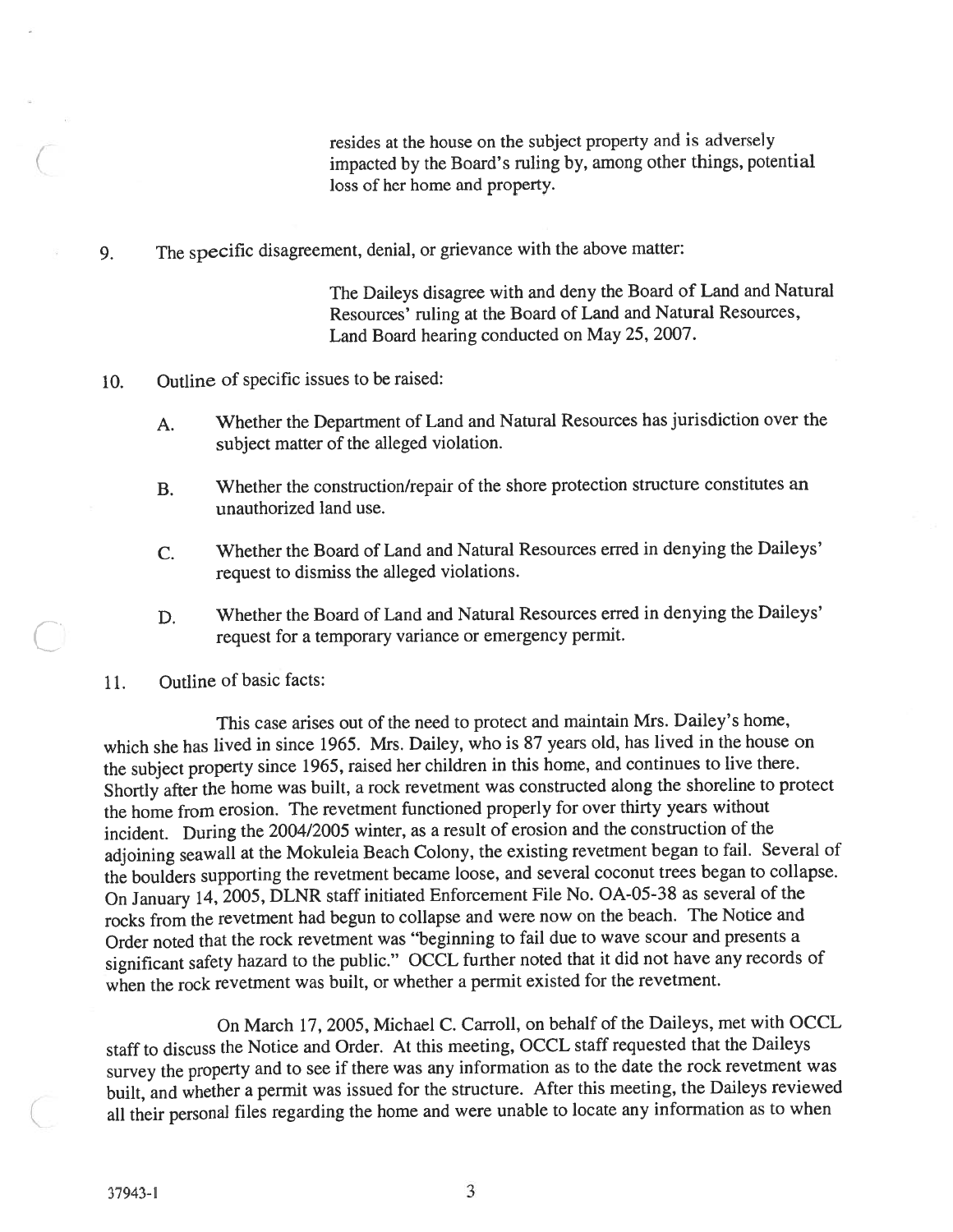the rock revetrnent was built. This process was especially difficult given the fact that Fred Dailey, the person who constructed the wall is now deceased. As with OCCL, the Daileys were further unable to locate any correspondence, permits, or applications with regards to the rock revetment. The Daileys did, however, retain R.M. Towill Corporation to conduct <sup>a</sup> survey of the Property to determine the current location of the shoreline. On May 17, 2005, R.M. Towill conducted <sup>a</sup> survey of the Property to identify the current location of the shoreline on the Property in relation to the rock revetment. Based on the survey conducted on May 17, 2005, it appears that due to wave impact the pas<sup>t</sup> winter, <sup>a</sup> small portion of the rock revetment located on the East side of the property was now located makai of the shoreline. See Exhibit 2, at Exhibit D. It appears, however, that when the revetment was built, it was built entirely behind the shoreline.

On June 17, 2005, the Daileys submitted the survey map and <sup>p</sup>hotographs prepare<sup>d</sup> by R.M. Towill to OCCL. On June 27, 2005, OCCL responded to this correspondence, and observed that it appears that <sup>a</sup> small portion of the rock revetment is now located makai of the shoreline. OCCL did not, and has never disputed that the May 17, <sup>2005</sup> survey accurately located the shoreline on the property. OCCL further observed that the "stability of the structure" was an "immediate concern" and encourage<sup>d</sup> the Daileys to "take action to reduce or eliminate this hazard while there is still ample room to work on the beach and well before the onset of the winter surf."

In response to this request, on August 22, 2005, the Daileys submitted <sup>a</sup> Conservation District Use Application (CDUA) Emergency Permit. The application noted that the rock revetment was damaged during the winter of 2004/2005, and requested that the revetment be restored to the "same condition" as existed prior to the damage. DLNR did not approve the Daileys' application for an emergency permit to repair the revetment. DLNR staff did, however, reques<sup>t</sup> that the Daileys remove the rocks that had fallen onto the beach and to reorient the rocks on the revetment. The Daileys complied with this request, and the enforcement file was closed with no incident.

This pas<sup>t</sup> winter, the revetment began to fail again. Trees again began to lean over and start to collapse into the ocean, and rocks became unstable and threatened to collapse. Additionally, several pronounce<sup>d</sup> cracks developed in the home and foundation of Mrs. Dailey's home, threatening the integrity and stability of the home. With no alternative, and as <sup>a</sup> large winter swell was approaching that threatened to completely destroy the wall and Mrs. Dailey's home, the Daileys did the only reasonable thing. The Daileys repaired and stabilized the rock revetment to its current condition to protect Mrs. Dailey's home. All work performed by the Daileys was done behind the shoreline.

In response to the emergency repairs performed by the Daileys, DLNR initiated the presen<sup>t</sup> enforcement file. This matter came before the Board on April 27, 2007. At the meeting, the Daileys requested <sup>a</sup> <sup>30</sup> day continuance in order to retain an engineer to evaluate the condition of the shoreline structure and to develop practical recommendations that would meet all parties' concerns.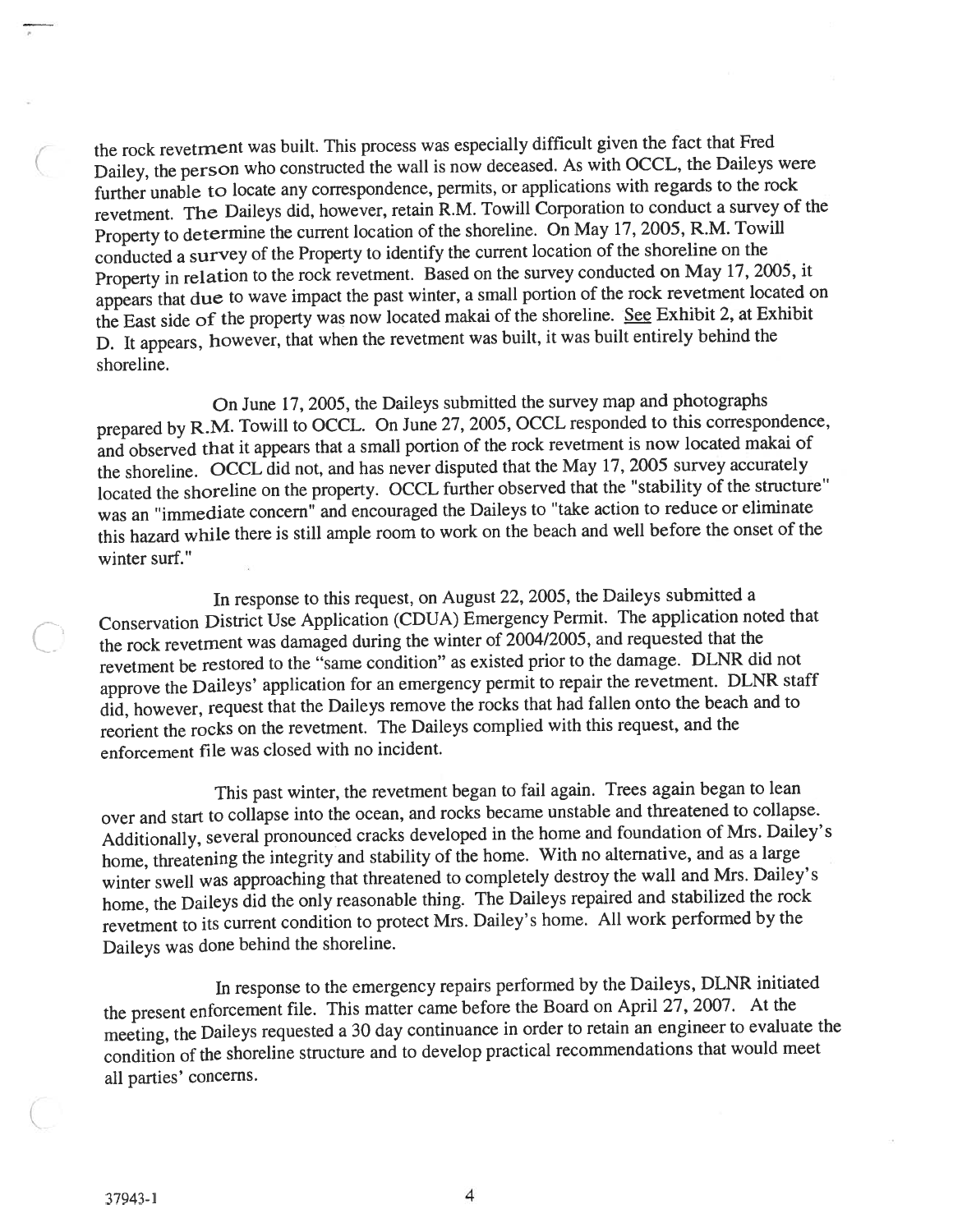On May 22, 2007, Elaine E. Tamaye, a coastal engineer, conducted a site visit of the Dailey property to evaluate the condition of the wall and to propose a practical solution. In her report, Ms. Tamaye concludes that the existing seawall has "no effect on the existing littoral processes" at the site, and that the seawall is "functionally consistent with adjacent existing seawalls" along the coast. Additionally, Ms. Tamaye states in her report:

It is obvious that removing the seawall at this time, without replacing it with another shore protection structure, will result in catastrophic damage to the existing dwelling on the property. The dwelling is situated about <sup>20</sup> feet from the edge of the seawall, and is a slab-on-grade structure, with brick/CMU exterior walls. The foundation of the dwelling has already experienced differential settling, as is evidenced by cracks in the exterior walls that have been patched with sealant. Removal of the existing seawall with no retaining structure to suppor<sup>t</sup> the foundation of the dwelling will lead to substantial structural damage to the dwelling as the shoreline embankment collapses and is eroded by winter storm waves. As it will take at least <sup>a</sup> year or longer to obtain permits for the shore protection structure (or replacement structure), the existing seawall must be left in place to maintain habitability of the dwelling. If the existing seawall and boulders are completely removed, continuing erosion will also likely impact the Colony property by causing flanking of their seawall.

Ms. Tamaye concludes her repor<sup>t</sup> by recommending that the Daileys engineer <sup>a</sup> properly permitted seawall.

The Daileys provided copies of Ms. Tamaye's report along with other pertinent information to the Board at the May 25, 2007. At the hearing, the Board agree<sup>d</sup> to extend the deadline under which the rock revetment was to be removed to one hundred eighty (180) days to allow the Daileys time to go through the process of permitting <sup>a</sup> shoreline protection structure with the County of Honolulu. The Board, however, assessed fines in the amount of \$10,000, <sup>p</sup>lus \$2,000 per day in the event of failure of the landowner to comply with the order.

12. The relief or remedy to which you seek or deem yourself entitled:

The Daileys respectfully reques<sup>t</sup> that this enforcement file be dismissed and all fines and orders be reversed.